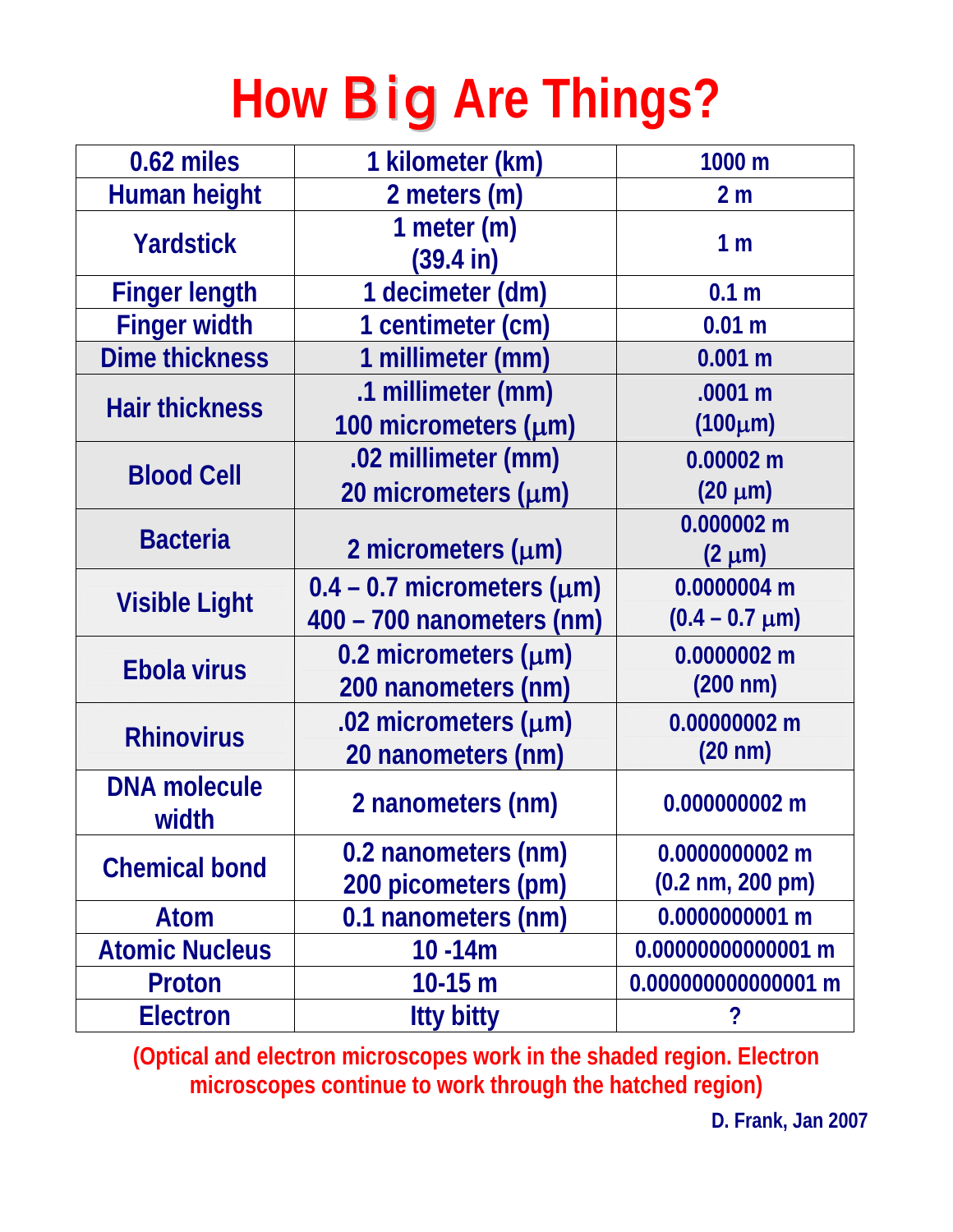| <b>Type of</b><br><b>Microscope</b> | <b>Magnification</b>         | <b>Field of View</b>                                  |
|-------------------------------------|------------------------------|-------------------------------------------------------|
| <b>Field Trip Microscope</b>        | 20x                          | $10 \text{ mm}$                                       |
| <b>Stereo Microscope</b>            | 10x<br>30x                   | $20 \text{ mm}$<br>$6.7$ mm                           |
| <b>Compound Microscope</b>          | 40x<br>100x<br>400x<br>1000x | 5 <sub>mm</sub><br>$1.8$ mm<br>$0.45$ mm<br>$0.18$ mm |
| <b>Electron Microscope</b>          | $20x - 10000x$               | 10 mm - .02 mm                                        |

*A penny at different magnifications:* 



#### **Rules of thumb:**

- **You need at least 100x to see bacteria and cells**
- **At 400x you can look closely at a bacteria and cells**
- **At 1000x you can closely examine the nucleus of a cell**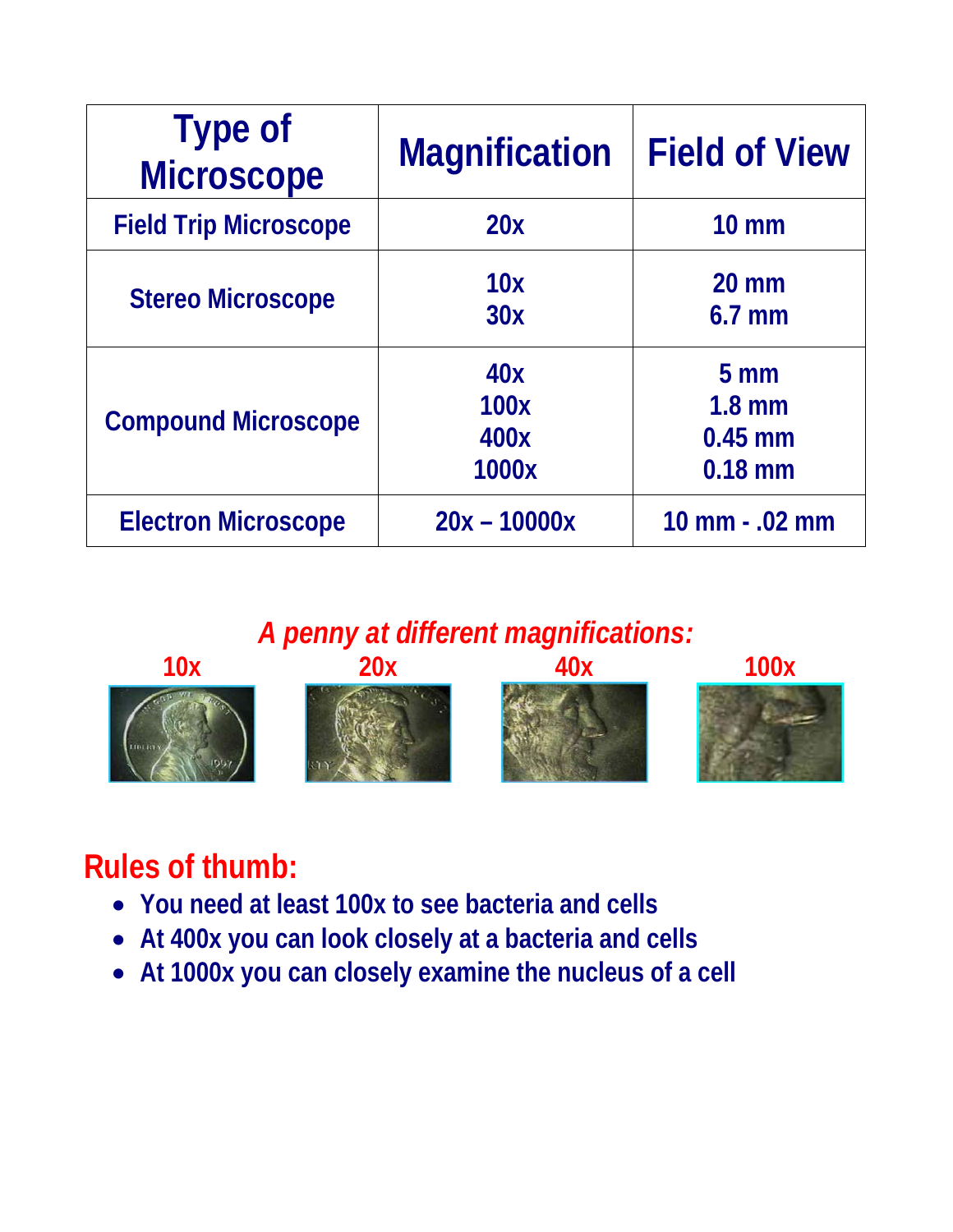# **Field Trip Microscope (20x)**

#### *Handy for looking at stuff up close*

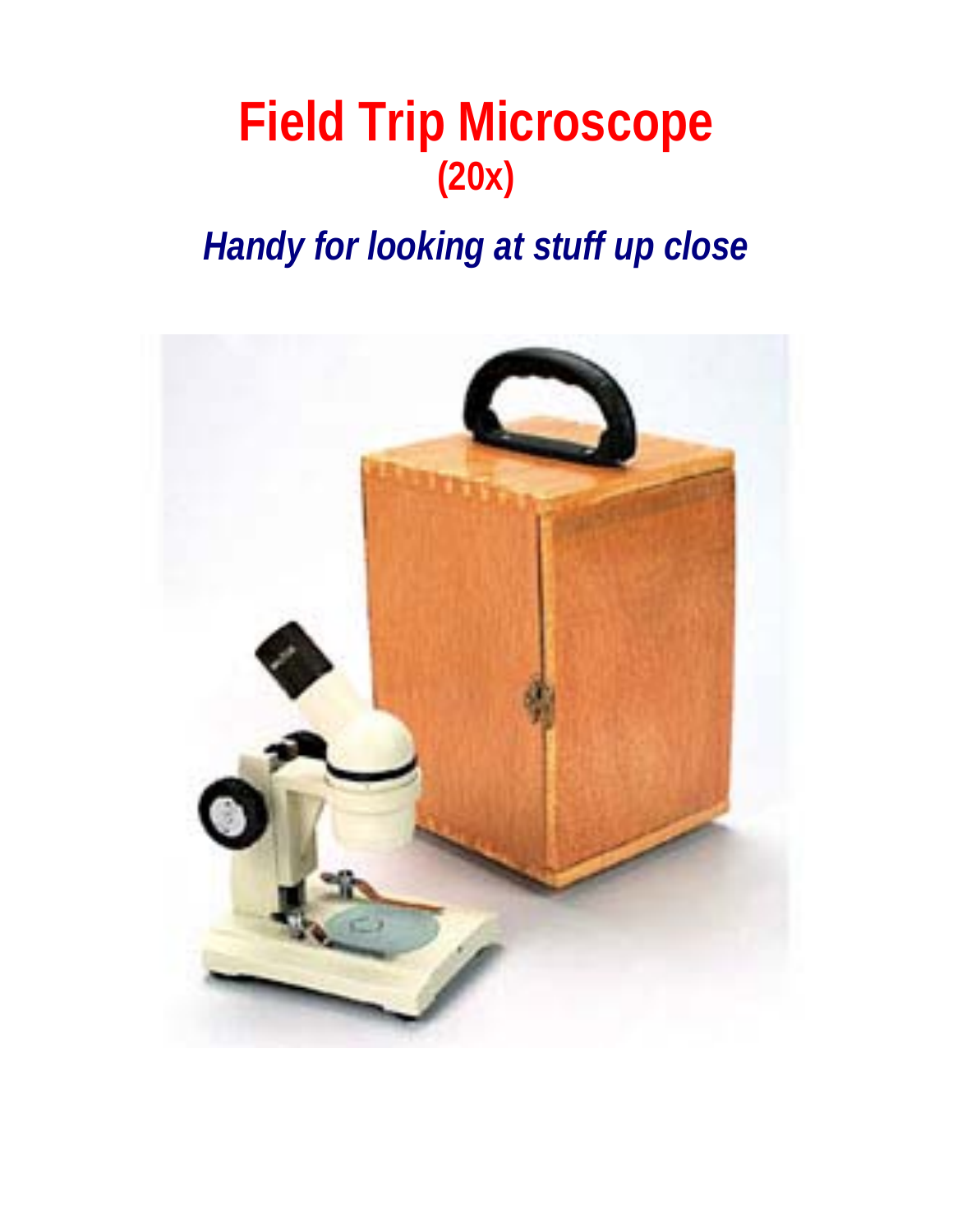#### **Stereo Microscope (binocular 10x to 30x)**

*Gives a close-up, three dimensional view* 

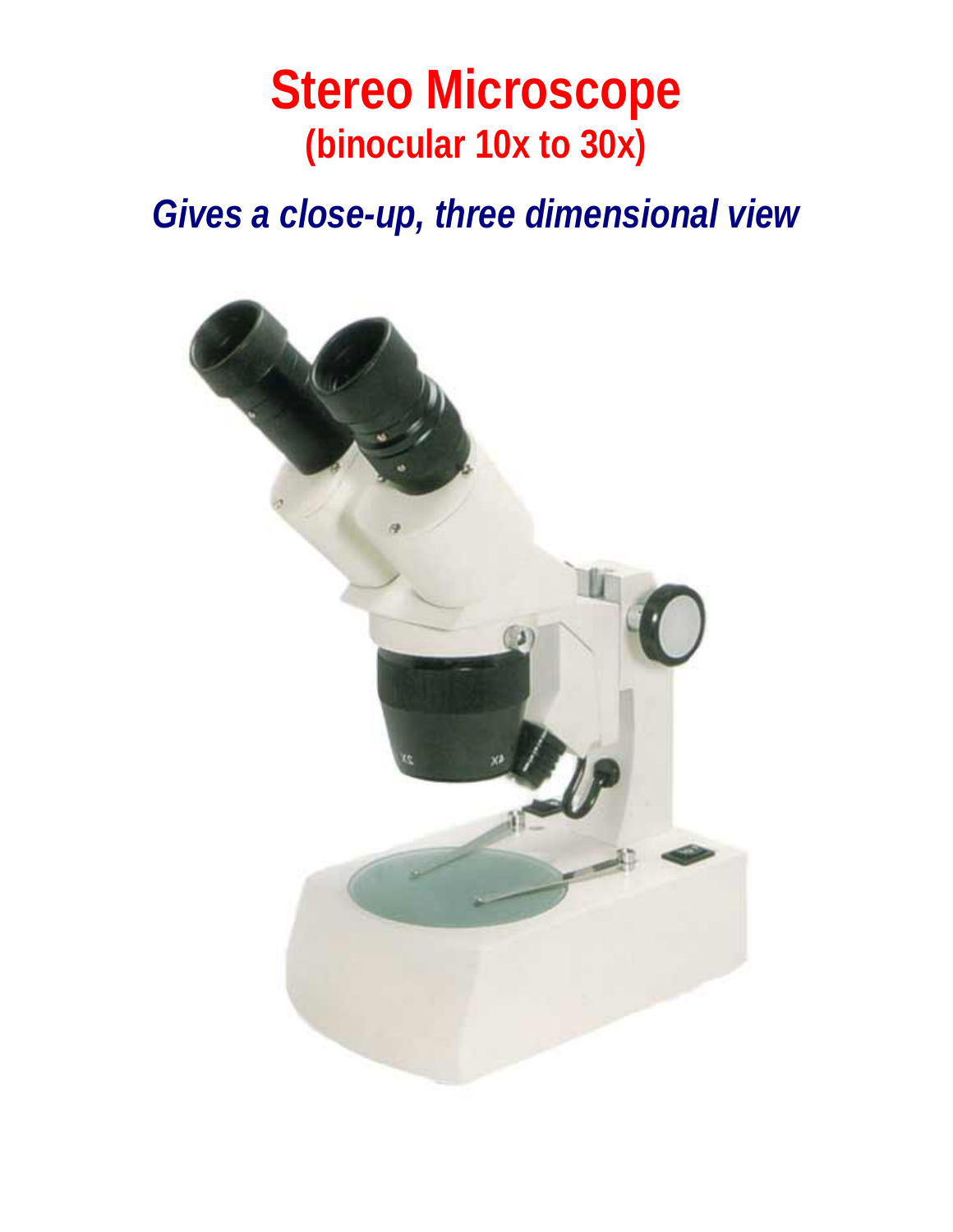# **Compound Microscope (monocular, 40 to 400x)**

*Gives a close-up views of bacteria and cells* 

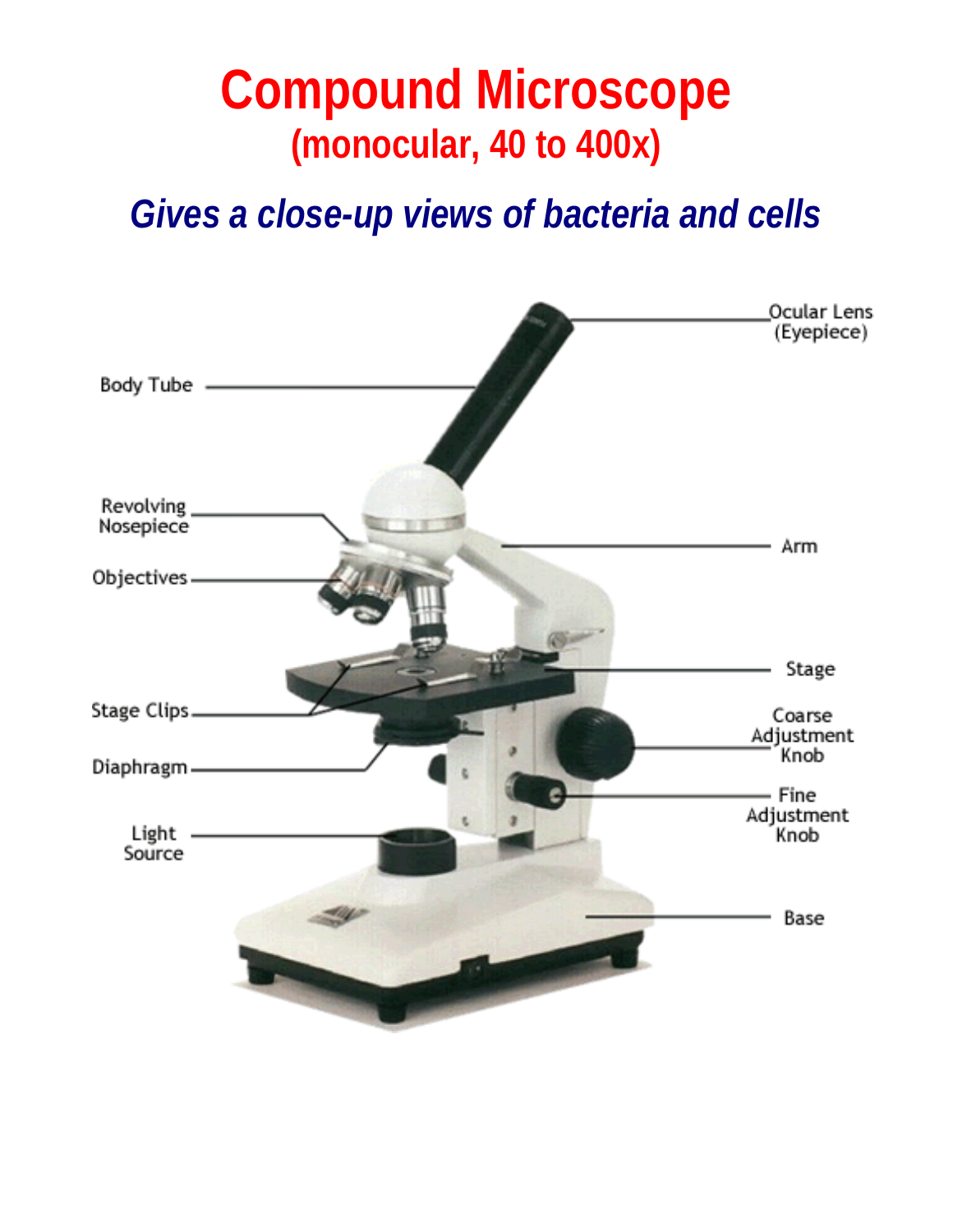# **Compound Microscope (binocular, 40 to 1000x)**

*Gives a close-up views of bacteria and cells*